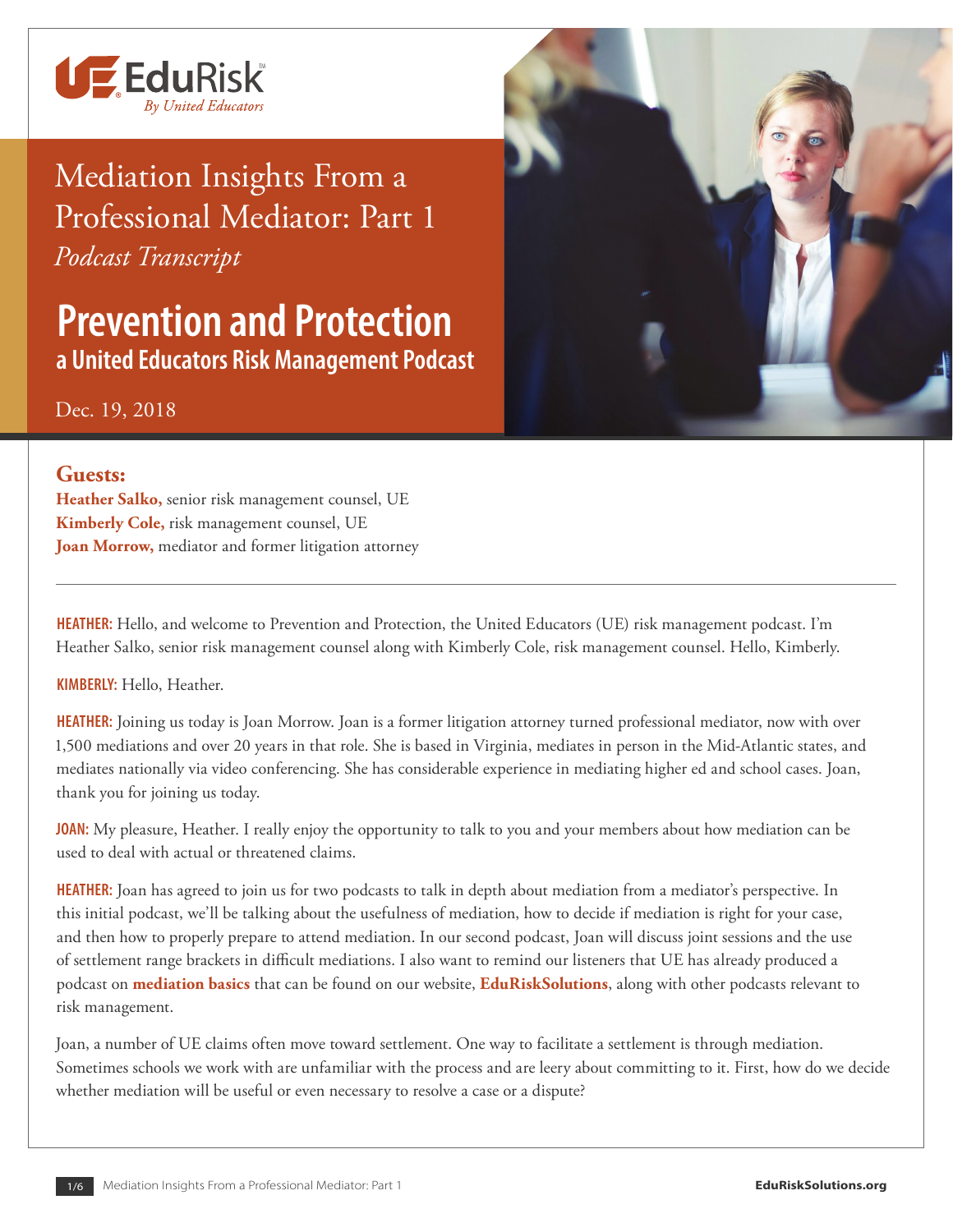**JOAN:** Each case is different. But there are certain kinds of cases that really cry out for mediation involvement. For example, disputes where one or both sides are so emotional that they can't consider the issues objectively. The cases I primarily mediate, namely, discrimination, retaliation, civil rights, sexual harassment, and assault, all fall in this category as do tenure denials or revocations or Title IX matters.

Another example would be litigated cases where the lawyers have such a toxic relationship that direct negotiations would be doomed to fail. And then there are cases that are factually or legally complicated or where resolution will involve not only dollars but lots of nonmonetary terms.

These can be class collective actions, claims impacting university or departmental policies, or multiplaintiff or multiparty disputes. Another area where mediation can be



very helpful is where there are mixed feelings within the school about whether to settle or not, let alone on what basis. In these cases, a mediation process can be crafted to help arrive to consensus for the outcome—what I call getting institutional buy-in. This list could go on, but the last example that comes to mind are cases where notice of the claim is given. The parties want to try early settlement but neither side has enough information to evaluate the claim or the damages. In these cases, a mediator can either help negotiate a voluntary exchange of information or help the parties craft a multistep process that makes it possible to get the case ready to be mediated.

**KIMBERLY:** Joan, when a case is ready to mediate, what is the usual mediation process?

**JOAN:** In general, cases are ready to proceed promptly to mediation when three conditions have been met. First, each side has enough information to evaluate liability and damages. Most importantly, each side has identified at least some of their own case problems. Second, the plaintiff has made a demand long enough before mediation to give the defense and/or the insurer time to assess the risk and get settlement authority. Third, a date is set when all the necessary people for a successful negotiation are available to attend the mediation, ideally in person, or if need be by phone or video conferencing.

**KIMBERLY:** When those conditions are met, what do you or other mediators do before mediation?

**JOAN:** Simply stated, without getting into too much detail, we set up a schedule for counsel to submit confidential briefs and documents to the mediator. I then schedule separate pre-mediation phone calls with each side's counsel. After that, everybody meets at mediation in joint session, separate sessions, or a combination of the two to negotiate and see if the matter can be resolved.

**HEATHER:** Before we go on, I just want to remind our listeners that Joan will discuss joint sessions in depth in our second podcast with her that will be available on EduRiskSolutions. Joan, you mentioned that sometimes people want to mediate cases that aren't ready to be mediated. Then, what's the process to get them ready?

**JOAN:** Sometimes, all that's needed is for the lawyers to agree on an exchange of information relating to liability and damages, so each side can evaluate the claim. But many lawyers are often reluctant to voluntarily provide information even when it's to their client's benefit to do so. The mediator may need to make a few phone calls to negotiate an exchange. But sometimes, the road to mediation is a little more complicated. This can happen when the plaintiff [inaudible] contact with the school is the very first notice that there is a claim, which is often the case with sexual harassment or assault, discrimination, or retaliation claims. Sometimes, these previously undisclosed claims involve high-level administrators or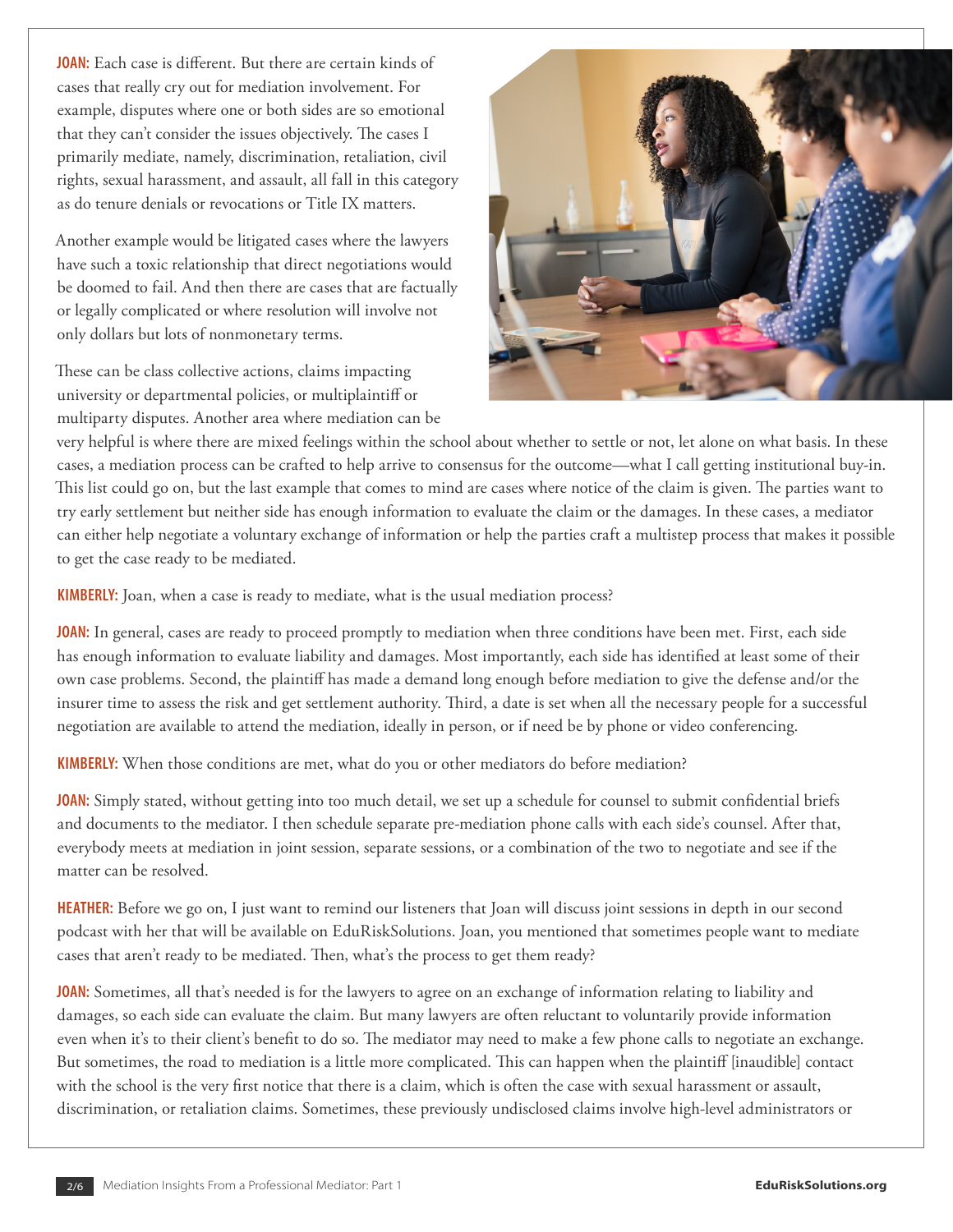senior faculty. Especially in these instances, schools will want to learn more about the case and have a chance to resolve it before it's filed in court. But getting that information isn't always easy.

**HEATHER:** Why do you think it's not easy? And what can be done to make the exchange of information happen?

**JOAN:** The reason is that plaintiff's lawyers will agree that the defense needs information. But since they don't know all the facts, either they don't want to provide information in a form that can be used against their client later if the case doesn't settle. So, they often refuse to allow their client to be interviewed, let alone deposed by defense counsel, and they are often reluctant to provide a too-detailed written statement of the facts, which the defense can use to more successfully defend the claim. This is where an experienced mediator can take advantage of the confidentiality and flexibility of the mediation process and can help shape a multistep process that gets the case ready to be mediated.

For example, in a number of cases I've mediated, the mediation process begins with a meeting where I interview the plaintiff with his or her counsel to obtain detailed information about the allegations and damages. I then meet separately with the defense to orally provide that information, which puts school counsel and the school in a position to investigate and evaluate the claim in the next week or so. After that, defense counsel provides plaintiff's lawyer with their facts supporting the defense and their view of the claim. After that exchange, both sides proceed to mediation to attempt to negotiate a settlement.

**KIMBERLY:** Well then, in addition to pre-mediation exchanges of information, can parties obtain additional information at mediation or be given an opportunity to meet a party to assess credibility and presentation demeanor, especially where video depositions have not been taken?

**JOAN:** That's a great question for a number of reasons, one of which is to emphasize that what happens at mediation generally requires mutual consent. It never hurts to ask for information. But unlike formal discovery, a party at mediation has no obligation to provide it. It's fine to want a joint session, but it won't happen unless both sides agree to it. That's where the mediator comes in—to encourage a party to provide information or some contact if it's going to be helpful to both of them and to the other side. As for assessing party demeanor, there are those cases where none of the defense decisionmakers attending the mediation has ever met the plaintiff, and where credibility is a very big issue as in sexual harassment or assault cases.

Additionally, even if the school representatives are well-acquainted with the plaintiffs, the claims professional will very often want an opportunity to assess what kind of witness the plaintiff will be when he seldom sees the plaintiff's attorney willing to let the defense to question the client. However, with some encouragement from the mediator, counsel may be willing to pose some questions to their client in a low key joint session with some of the defense representatives present. And, of course, there



are cases where the plaintiffs will be prepared to, and even want to, present a more detailed account of what happened and its impact.

**HEATHER:** Joan, you previously mentioned using mediation to create institutional buy-in. Could you give me an example of how that has happened in some school cases that you've mediated?

**JOAN:** Sure. In many instances, there are people who have had significant involvement in the situation being mediated, who have a significant interest on what the settlement looks like. Many of these people are not decisionmakers, and so won't be at the mediation. Yet, in extraordinary cases, particularly ones that have a high profile, both defense counsel and school leadership will want to find a way to bring these people into the process, so they'll be more receptive to the negotiated outcome. An example that comes to mind is a case that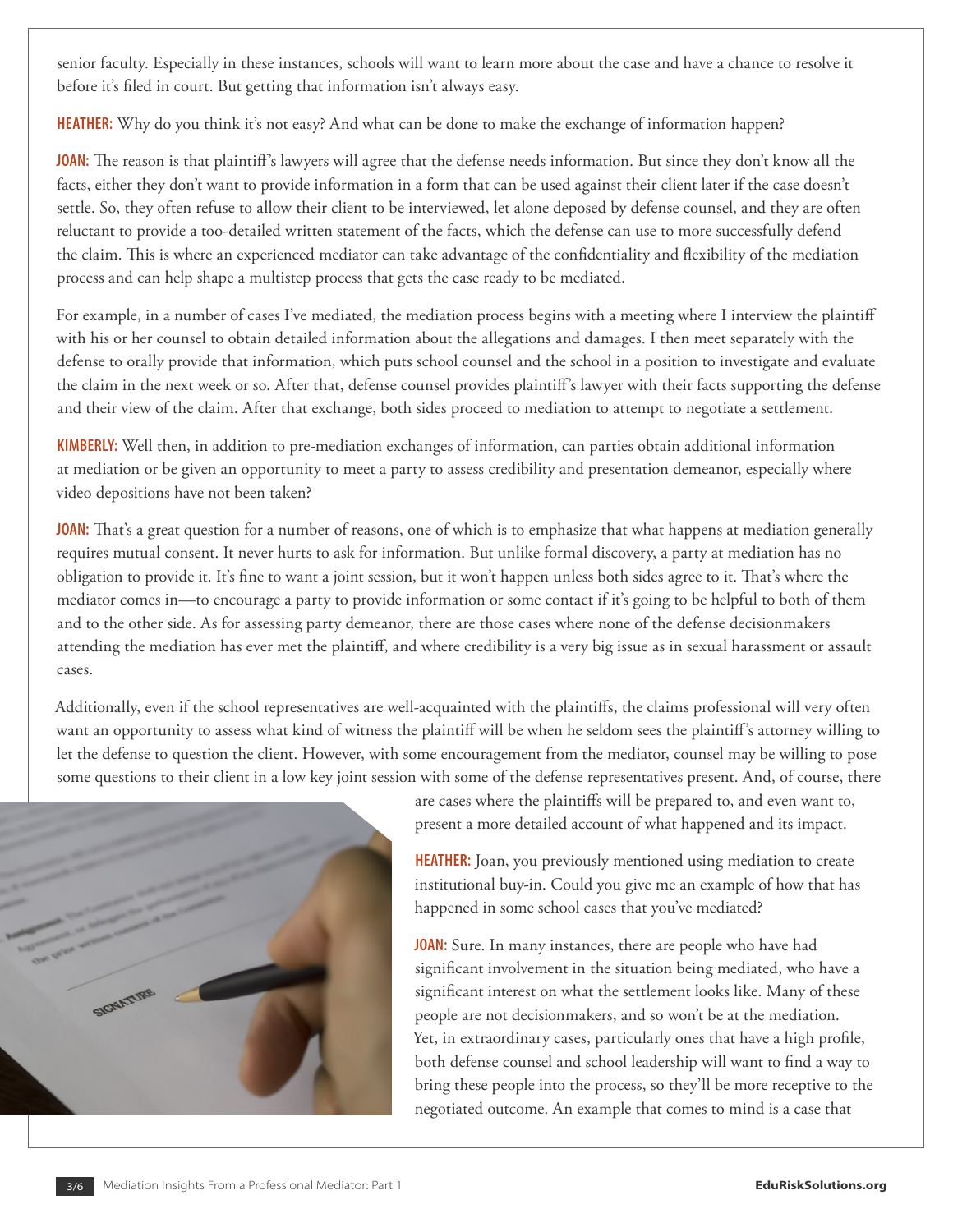involved a much-publicized multiplaintiff Title IX sexual assault case that involved the typical allegations of mishandling and cover-up by the school. The case had produced institutional disruption for months and lots of board involvement.

Because the only school reps who would attend the mediation would be the board chair, the president, and the claims professional, the defense lawyer decided to schedule a pre-mediation session with me and the full board so that they were in the loop about what would happen at mediation, about what outcomes were being considered, and so they could be up to speed if their opinions had to be sought during the mediation.

In another case, a pre-mediation meeting with interested parties was used very effectively in a case that arose when an independent school refused to readmit a student because of a mother's constant, intrusive, and abusive behavior toward a lower school administrator and a teacher. The parents' response was to sue the school for defamation. When the case went to mediation, the headmaster signaled his support for the abused employees by including them in a meeting the day before the mediation where all of us who would be at mediation could understand what they had experienced.

**KIMBERLY:** These examples involved getting institutional buy-in from important people who aren't going to be at the mediation. But what are the situations where buy-in can only be secured by attending?

**JOAN:** Achieving the secondary goal of buy-in is one of the great benefits of mediation. A lawsuit often produces very mixed feelings within the defendant institution about settling the claim at all or on the terms to be negotiated. When key players divide themselves into doves, favoring settlements, and hawks, favoring the fight but where the case is nonetheless proceeding to mediation, defense counsel sometimes think it's better to just bring the doves. The problem with this is that even if the negotiated settlement is an excellent one, the doves will be made to feel like failures when the hawks are at liberty to criticize them. The remedy is to bring the hawks with the doves to the mediation, let them express their views, let them participate in the discussion of case downsides. If the case doesn't settle and ends badly, the hawks will have to share responsibility for the adverse results. If there is a settlement, they share ownership. They are implicated in the decisions, and effectively silenced his critics.

**KIMBERLY:** Can you give me an example of this?

**JOAN:** In one such case, the school sought input from senior department members who are not decisionmakers, but who would have to continue to interact with the disruptive, difficult tenured faculty member who was settling a claim, but unfortunately, from the standpoint of his colleagues wouldn't be resigning. The workplace for them had become very hostile. They were opposed to settlement, but their opposition to it went away when their input was sought before the mediation on settlement terms that were important to them. Namely, the hiring of the mediator, happily not me, on a short-term basis after settlement to facilitate communication, to establish ground rules for future department interactions and meetings, and to identify an administrator who would be perceived as neutral to field complaints that might arise in the future. The matter was resolved, and this department was able to get back to the business of education.

**HEATHER:** Joan, in your opinion, who should attend the mediation to increase the likelihood of success?

**JOAN:** On the plaintiff side, sometimes it's just the plaintiff with counsel. But the question should be asked to plaintiff's counsel whether there is someone like a spouse or a parent who the plaintiff would want to consult before making a decision to settle. If that's the case, that person should be at the mediation so they can hear the reasons for compromise and understand the case weaknesses. On the defense side, the necessary people can include, first, people with substantial knowledge about the facts and who are needed at mediation for information. If these people are not decisionmakers, they're often dismissed when the discussion turns from facts to privileged matters and confidential settlement negotiations.

Second, people who are decisionmakers and have real, and I emphasize, real settlement authority, which means that they have an ability to negotiate and have the power to move past pre-determined or capped amounts of authority. I will tell you, the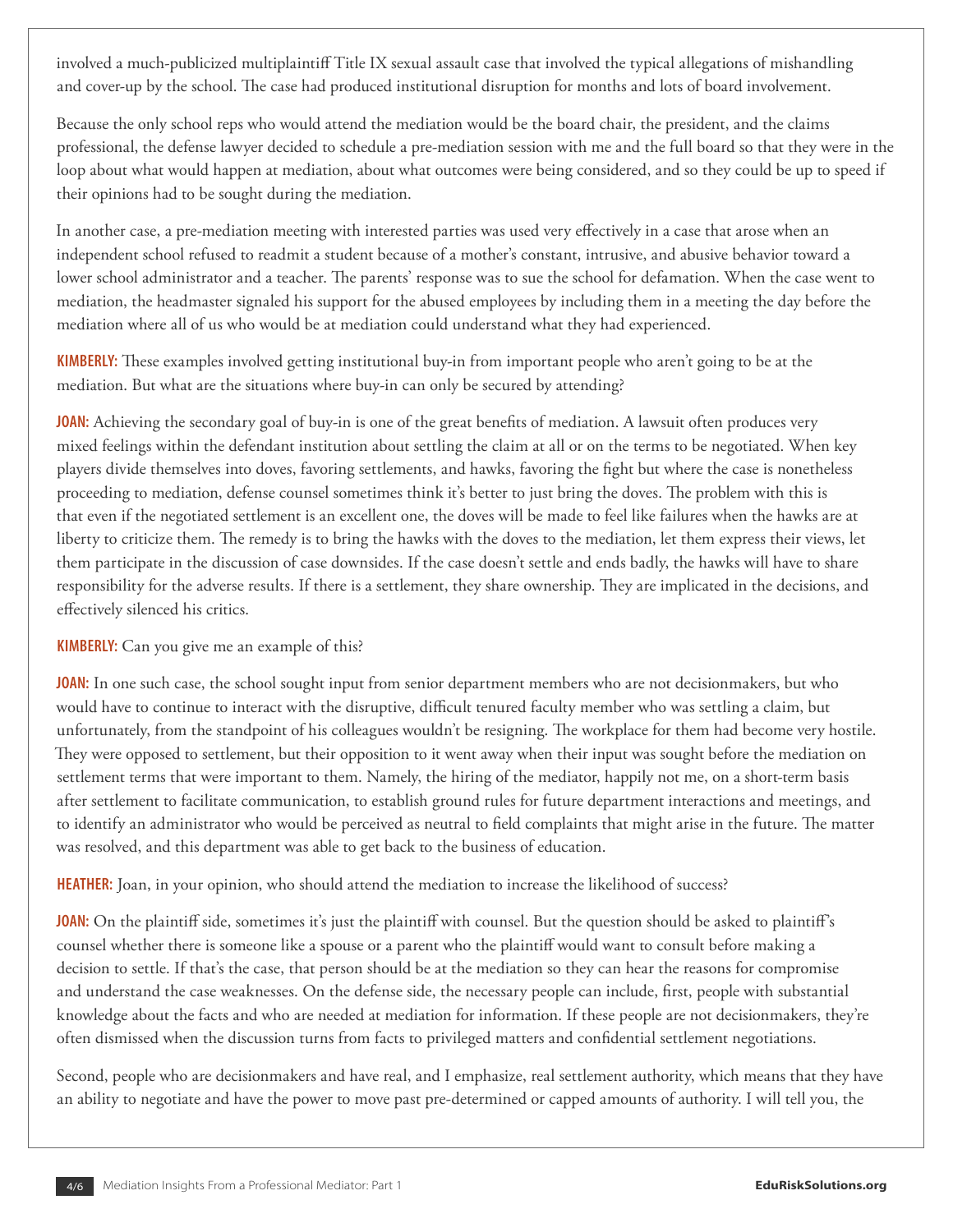chances to settle will be greatly undercut if the plaintiff believes that defense representatives are mere proxies to the real decision-makers who aren't there. And, last but not least, important people who may fall in the naysayer or hawk category we previously discussed. The bottom line is this: The goal should be no more attendees than necessary but having all the right people there.

**KIMBERLY:** We've evaluated our case and decided that the case should be mediated. What are some best practices for choosing our mediator?

**JOAN:** A quick answer is, very carefully. For mediation to be successful, it's crucial that both sides have confidence that the mediator is competent, impartial, and trustworthy when it comes to protecting confidential information. For starters, you should seek mediators who have both significant experience, meaning hundreds of mediations and demonstrated skill as a professional



mediator. Second, you want your mediator to have significant knowledge and mediation experience in the subject matter areas involved in the claim. For higher ed or school cases, it's important the mediator has significant experience and an understanding of college or independent school governance structures, procedures, constituencies, and sensitivities that are unique to schools in general, and each institution in particular.

And, last, but definitely not least, you need a mediator with the personal traits, skills, and style that will enable that mediator to quickly earn the confidence and trust of the people who will attend the mediation and can also work cooperatively with both counsel. My advice to lawyers is, before retaining a mediator, you should talk to the mediator. Ask about their style and process, assess their personality and your chemistry with them, get references, and then actually talk to the references. The wrong mediator can tank what might have been a successful mediation and make settlement much more difficult to discuss in the future.

**HEATHER:** We've made the decision to mediate, we've carefully chosen our mediator, and we've set a date. How should we prepare for the mediation itself?

**JOAN:** Again, very thoroughly. People need to remember that a mediated settlement is the equivalent of going to trial, since if it is successful, it will produce the final result. So, how successful the negotiated outcome is for your institution will be dependent on how well the lawyer, the client, and the mediator are prepared. First, the lawyers. They need to be fluent with the facts and the law and to have analyzed the range of case outcomes. They need to understand institutional or emotional factors that play on the decision to settle or not. The lawyers also need to be ready to talk specifically about the client's case strengths and the opposing party's weaknesses with reference to the evidence and the law. With a client preparation, it's very important for lawyers to prepare their clients for the mediation process and for taking an active role in it.

Before the day of the mediation, counsel should meet with the clients to discuss the case, to provide a candid assessment of its strengths and weaknesses, risks, and likelihood of success. I think it's especially important for the lawyers to find out what nonmonetary terms are important to the client. A few examples would be plaintiffs' resignation, or an agreement not to reapply, a nondisparagement agreement, and confidentiality. What will be said to others, including the media, after a resolution? One of the most important things for clients to understand in advance is the role of the mediator, and that he or she will be talking about case downsides and playing devil's advocate. Clients find this part of mediation extremely disquieting. But they need to understand that the mediator will be doing the same thing in the opponent's room. And last, a client should be informed about what will happen. For example, who's going to be there? What's the process? Will there be joint sessions or shuttle diplomacy?